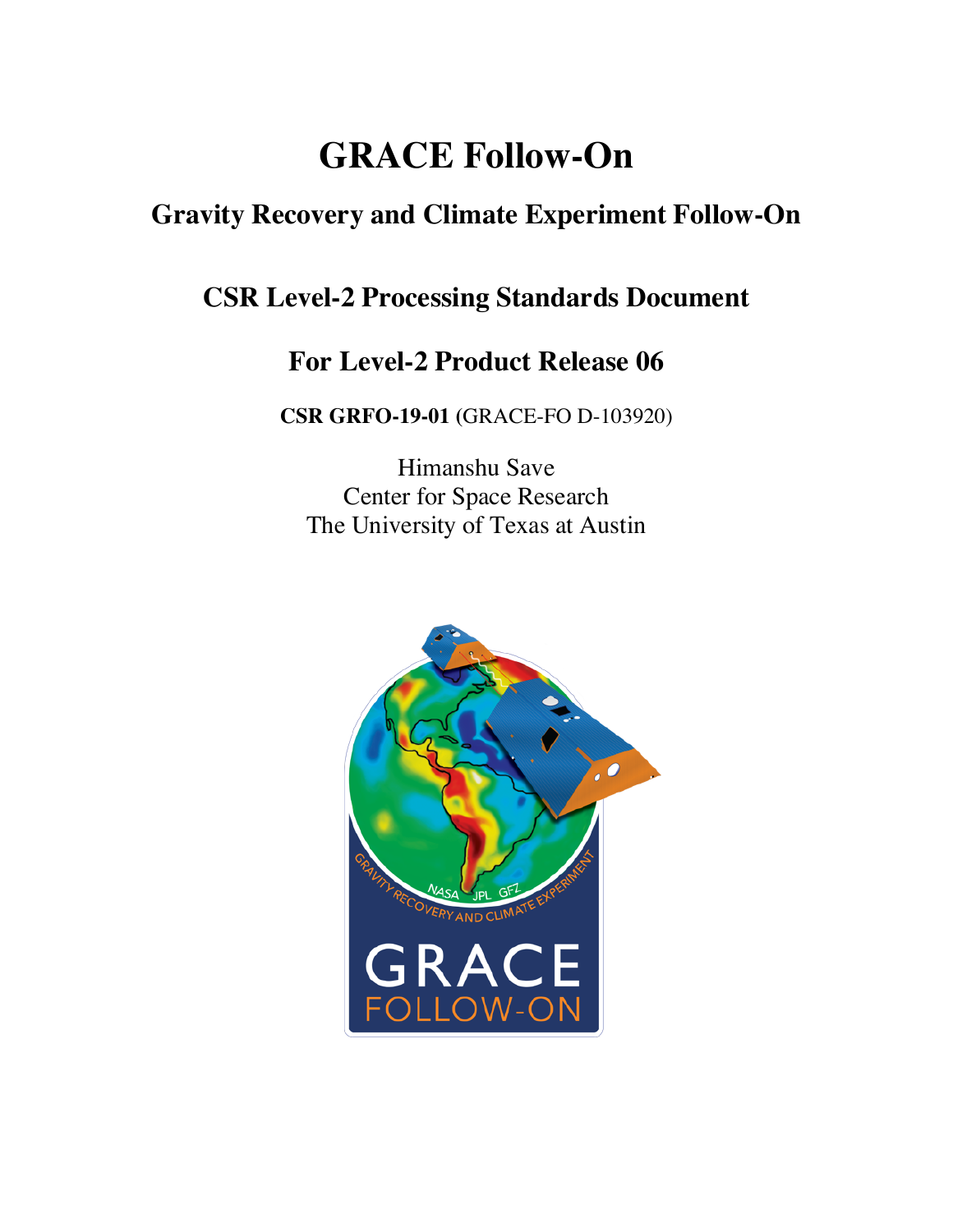Prepared by:

Himanshu Save, UTCSR GRACE-FO Science Operations Manager

\_\_\_\_\_\_\_\_\_\_\_\_\_\_\_\_\_\_\_\_\_\_\_\_\_\_\_\_\_\_\_\_\_\_\_\_\_\_\_\_\_\_\_\_\_

Contact Information: Center for Space Research The University of Texas at Austin 3925 W. Braker Lane, Suite 200 Austin, Texas 78759-5321, USA Email: grace@csr.utexas.edu

Reviewed by:

Srinivas Bettadpur, John Ries, and Peter Nagel UTCSR, Austin

Model Development, Coding & Verification by: CSR Level-2 Team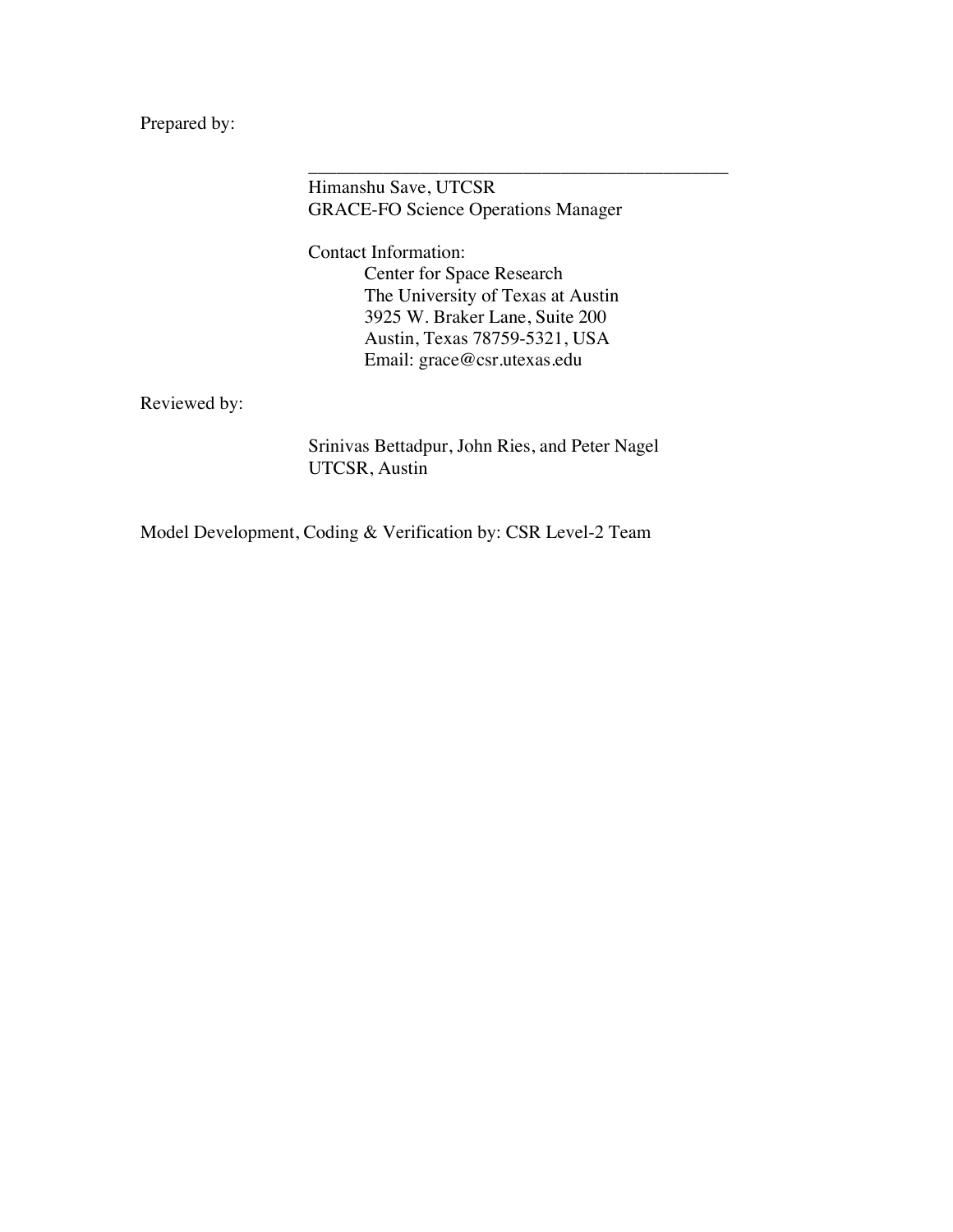|       | <b>GRACE-FO L-2 CSR Proc Standards Doc - RL 0006</b> | CSR-GRFO-19-01 |
|-------|------------------------------------------------------|----------------|
| V 1.1 | June 6 2019                                          | Page 1 of 17   |

## **Document Change Record**

| <b>Issue</b> | <b>Date</b>   | <b>Pages</b> | <b>Change Description</b>        |
|--------------|---------------|--------------|----------------------------------|
| 01.0         | June 6, 2019  | All          | <b>Initial Version</b>           |
| 01.1         | June 11, 2019 | $13 - 14$    | Revision to add LRA offset model |
|              |               |              |                                  |
|              |               |              |                                  |
|              |               |              |                                  |
|              |               |              |                                  |
|              |               |              |                                  |
|              |               |              |                                  |
|              |               |              |                                  |
|              |               |              |                                  |
|              |               |              |                                  |
|              |               |              |                                  |
|              |               |              |                                  |
|              |               |              |                                  |
|              |               |              |                                  |
|              |               |              |                                  |
|              |               |              |                                  |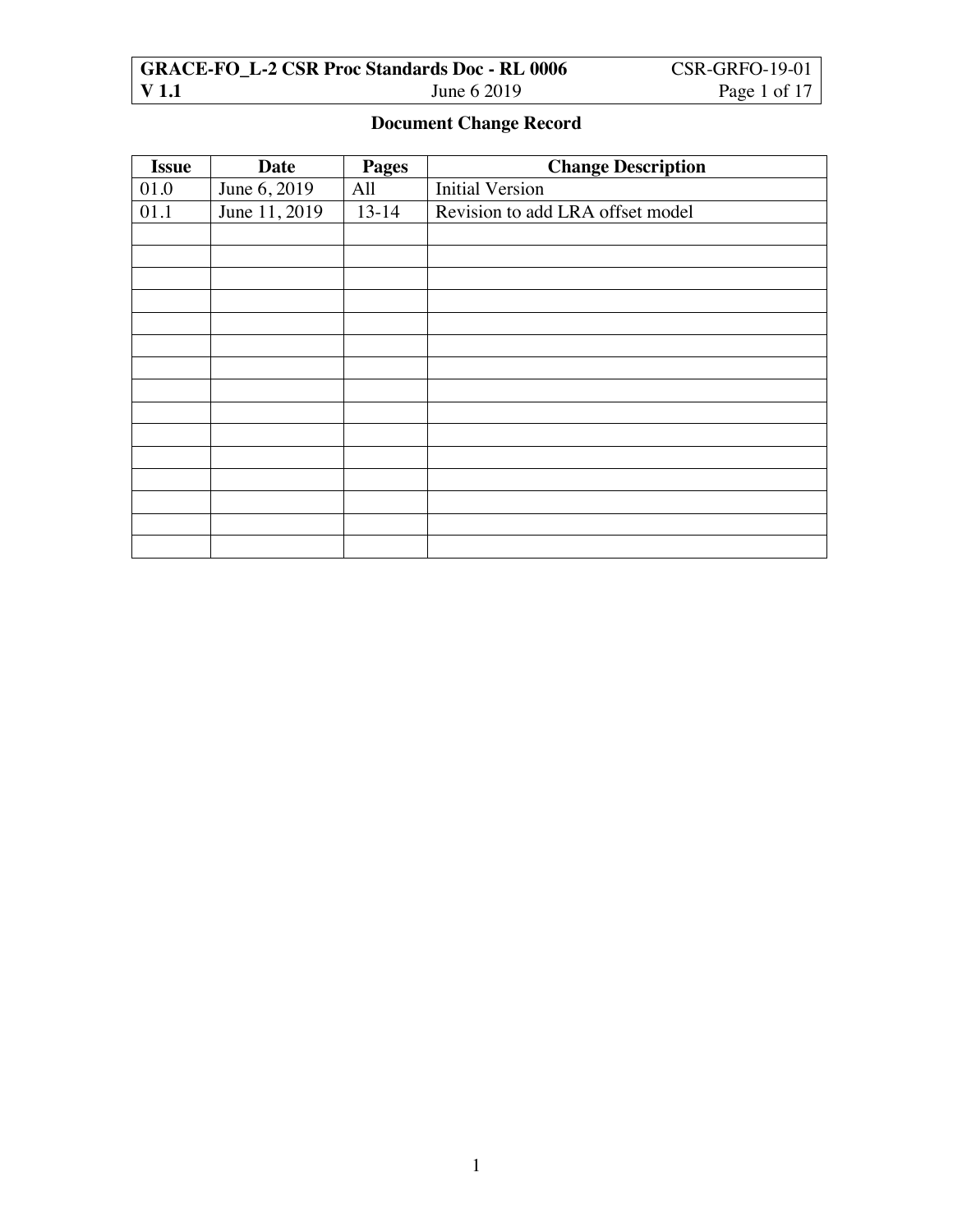# **TABLE OF CONTENTS**

| $\mathbf I$  |                  |  |
|--------------|------------------|--|
|              |                  |  |
|              |                  |  |
|              |                  |  |
| $\mathbf{H}$ |                  |  |
|              |                  |  |
|              | II.1.1           |  |
|              | II.1.2           |  |
|              |                  |  |
|              | II.2.1           |  |
|              | II.2.2           |  |
|              | II.2.3           |  |
|              | II.2.4           |  |
|              | II.2.5           |  |
|              | II.2.6<br>II.2.7 |  |
|              | II.2.8           |  |
|              |                  |  |
|              |                  |  |
|              |                  |  |
| Ш            |                  |  |
|              |                  |  |
|              |                  |  |
|              | III.1.1          |  |
|              | III.1.2          |  |
|              | III.1.3          |  |
|              |                  |  |
|              | III.3.1          |  |
|              | III.3.2          |  |
|              |                  |  |
|              |                  |  |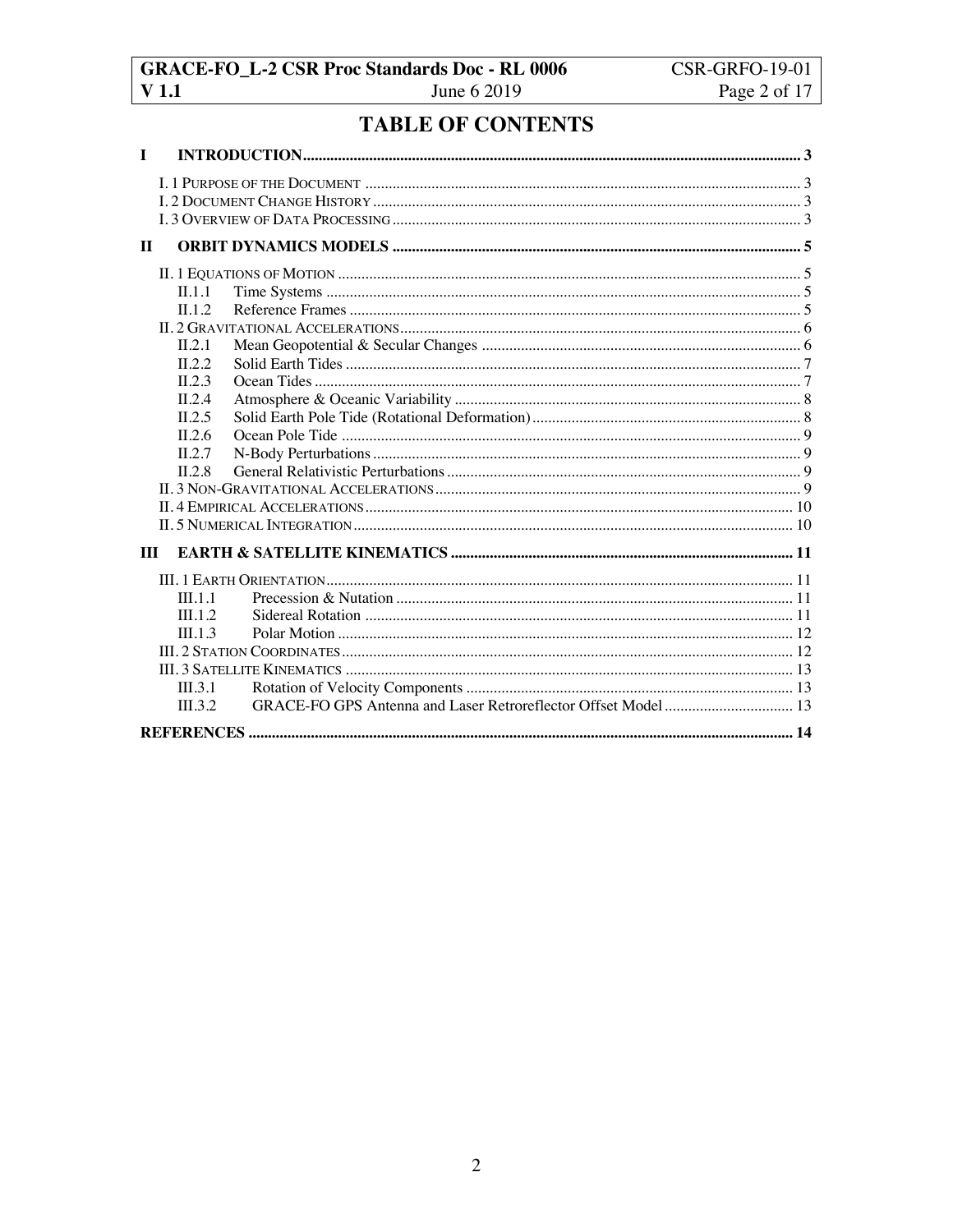# **I INTRODUCTION**

#### **I. 1 PURPOSE OF THE DOCUMENT**

This document serves as a record of the processing standards, models & parameters adopted for the creation of the Level-2 gravity field data products by the GRACE Follow-On (GRACE-FO) Science Data System component at The University of Texas Center for Space Research (UTCSR). This document is issued once for every release of Level-2 data products generated by UTCSR. That release number is included in the title of this document. The release number refers to the field *rr* in the generic Level-2 product name (see *Product Specification Document* or *Level-2 Gravity Field Product User Handbook*)

#### *PID-2\_YYYYDOY-YYYYDOY\_dddd\_UTCSR\_mmmm\_rrvv*

Where *PID* is 3-character product identification mnemonic, *YYYYDOY-YYYYDOY* specifies the date range (in year and day-of-year format) of the data used in creating this product, *dddd* specifies the gravity mission, *mmmm* is a 4-character mnemonic used to identify the characteristics of the gravity solution, *rrvv* specifies 2-digit release number and 2-digit version number.

This document may be used in conjunction with:

- 1. GRACE Follow-On Level-1 User Handbook (JPL D-56935)
- 2. GRACE Follow-On Level-2 Gravity Field Product User Handbook (JPL D-103922)
- 3. GRACE Follow-On JPL L-2 Processing Standards Document (JPL D-103921)
- 4. GRACE Follow-On GFZ L-2 Processing Standards Document (JPL D-103919)
- 5. GRACE AOD1B Product Description Document for AOD1B Release 06 (327- 750)

#### **I. 2 DOCUMENT CHANGE HISTORY**

This document is the first release.

#### **I. 3 OVERVIEW OF DATA PROCESSING**

This section contains a brief overview of the data processing done to obtain the Level-2 products in this release.

The gravity field estimates were made using the conventional dynamic, linear least squares adjustment for the orbit and gravity field from an optimally weighted combination of the GPS & K-Band tracking data collected by the GRACE-FO satellites. Some specifics follow in the next table.

| <b>Processing Institution</b> | <b>University of Texas Center for Space Research</b> |                |  |
|-------------------------------|------------------------------------------------------|----------------|--|
|                               |                                                      |                |  |
| <b>Software Used</b>          |                                                      |                |  |
| <b>Orbit Software</b>         | <b>MSODP</b>                                         | Version 2019.1 |  |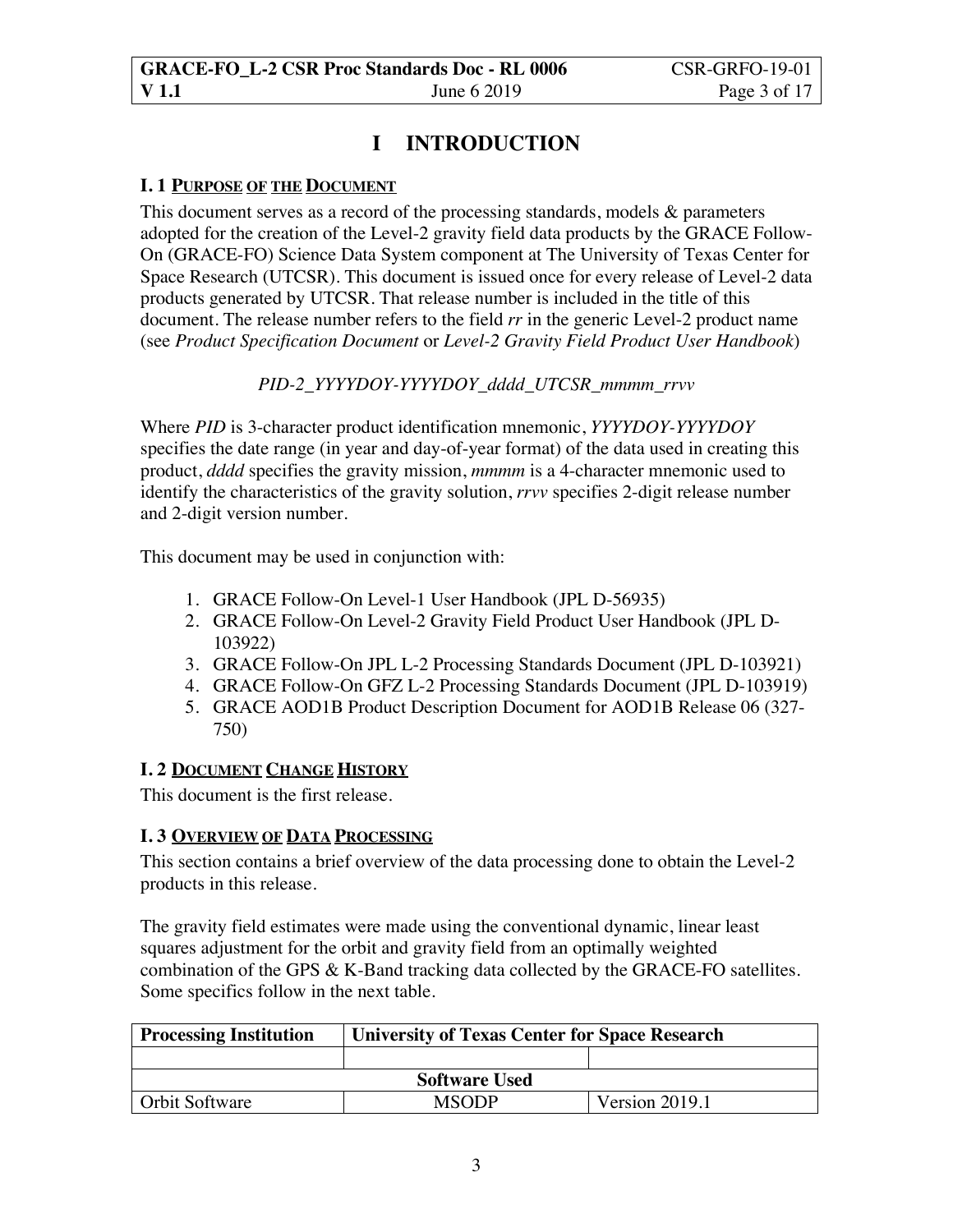| <b>GRACE-FO_L-2 CSR Proc Standards Doc - RL 0006</b><br><b>CSR-GRFO-19-01</b>           |                                                                                          |                             |  |  |
|-----------------------------------------------------------------------------------------|------------------------------------------------------------------------------------------|-----------------------------|--|--|
| V <sub>1.1</sub>                                                                        | June 6 2019                                                                              | Page 4 of 17                |  |  |
| <b>Linear Solver Software</b>                                                           | <b>AESoP</b>                                                                             | Version 20120322 v001       |  |  |
|                                                                                         |                                                                                          |                             |  |  |
|                                                                                         | <b>GRACE-FO Data Products Used</b>                                                       |                             |  |  |
| Product ID & Release                                                                    | Data Rate                                                                                | <b>Remarks</b>              |  |  |
| $ACT1B (RL=04)$                                                                         | 1 second                                                                                 | Used in the numerical       |  |  |
|                                                                                         |                                                                                          | integrator                  |  |  |
| $SCA1B (RL=04)$                                                                         | 1 second                                                                                 | For observation models $&$  |  |  |
|                                                                                         |                                                                                          | transforming body-fixed     |  |  |
|                                                                                         |                                                                                          | accelerations               |  |  |
| KBR1B $(RL=04)$                                                                         | 5-second Range Rate only                                                                 |                             |  |  |
| $GPS1B (RL=04)$                                                                         | 2-minute Double Differences                                                              | IGS core-station network.   |  |  |
|                                                                                         | between one GRACE-FO                                                                     | IGS14 Orbits produced by    |  |  |
|                                                                                         | satellite, two GPS satellites $\&$                                                       | JPL used for GPS satellites |  |  |
|                                                                                         | one ground station                                                                       | - and held fixed during     |  |  |
|                                                                                         |                                                                                          | analysis                    |  |  |
| $AOD1B$ (RL=06)                                                                         | Used as part of background                                                               |                             |  |  |
|                                                                                         | gravity acceleration models                                                              |                             |  |  |
| <b>Other Notes on Methodology</b>                                                       |                                                                                          |                             |  |  |
|                                                                                         | Solution obtained as a weighted combination of GPS double differences for each satellite |                             |  |  |
| and inter-satellite K-Band Range-Rate – using one-day dynamic arcs over the prescribed  |                                                                                          |                             |  |  |
| data span. GPS data weight was limited to 2 cm for each double difference observation.  |                                                                                          |                             |  |  |
| K-Band range-rate was allowed optimal weighting.                                        |                                                                                          |                             |  |  |
| The project operational product is the outcome of the unconstrained linearized least-   |                                                                                          |                             |  |  |
| squares estimation where gravity parameters were estimated independently from the       |                                                                                          |                             |  |  |
| other orbit related parameters estimated during an earlier iteration. The regularized   |                                                                                          |                             |  |  |
| version of the product is experimental, and the regularization is not described in this |                                                                                          |                             |  |  |

document.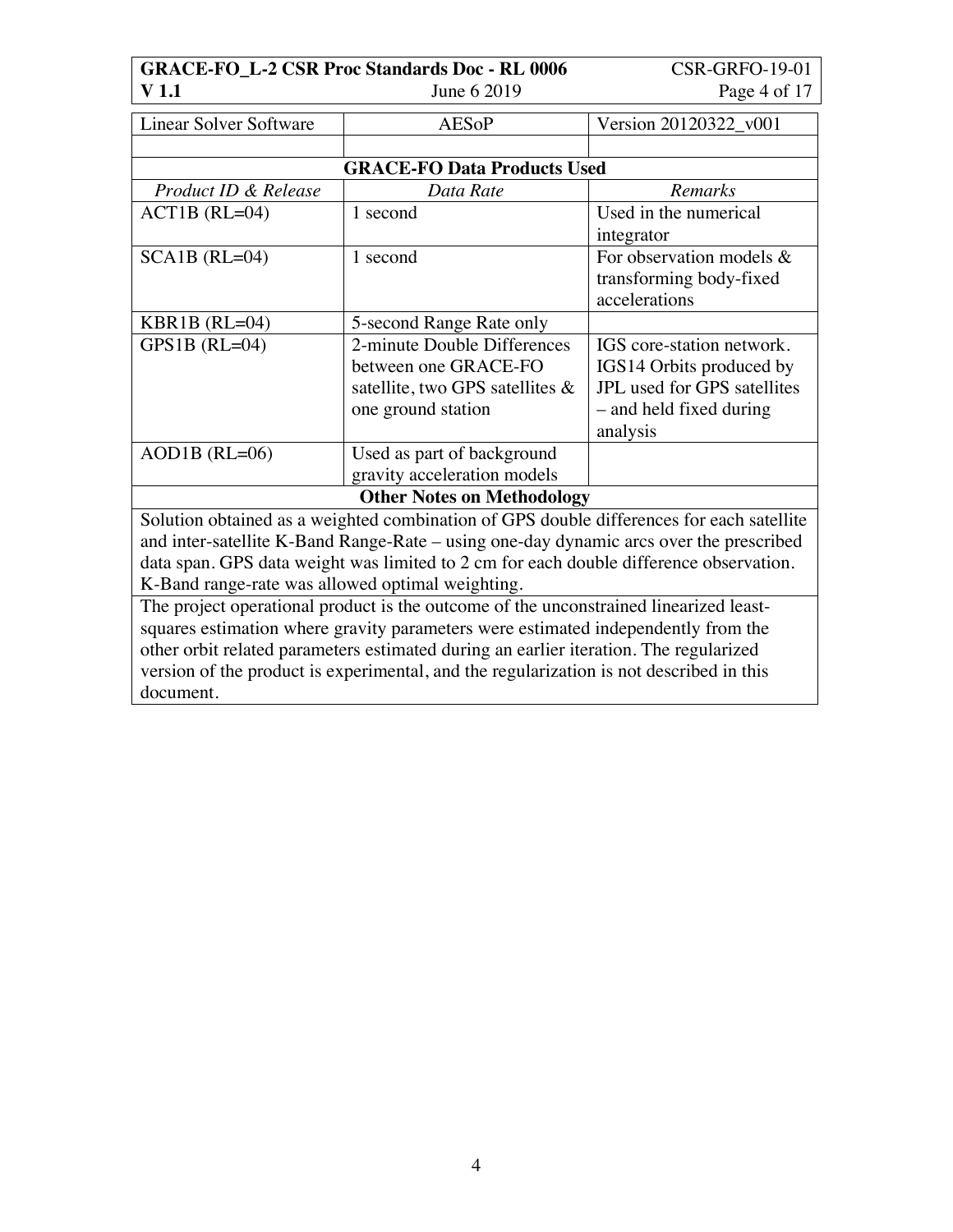## **II ORBIT DYNAMICS MODELS**

### **II. 1 EQUATIONS OF MOTION**

The equations of motion for both GRACE-FO satellites are identical in mathematical form. In the remainder of this chapter, the equations will be provided for a single Earth orbiting satellite, with the understanding that the same equations apply to both GRACE-FO satellites. Where appropriate, the parameters or conditions unique to each satellite will be specified.

In the inertial frame

$$
\ddot{\vec{r}} = \vec{f}_g + \vec{f}_{ng} + \vec{f}_{emp}
$$

where the subscript "g" denotes gravitational accelerations; "ng" denotes the acceleration due to the non-gravitational or skin forces; and "emp" denotes certain empirically modeled forces designed to overcome deficiencies remaining in the force models.

### *II.1.1 Time Systems*

The independent variable in the equations of motion is the time system TDT (Terrestrial Dynamical Time). The relationship of this abstract, uniform time scale to other time systems is well defined. The table below shows the relationship between various time systems and the contexts in which they are used.

| <b>System</b> | <b>Relations</b>       | <b>Notes</b>                     | <b>Standards</b>     |
|---------------|------------------------|----------------------------------|----------------------|
| <b>TAI</b>    | Fundamental time       | <b>International Atomic Time</b> | n/a                  |
|               | system                 |                                  |                      |
| <b>UTC</b>    | $UTC = TAI - n1$       | n1 are the Leap Seconds          | Tables from USNO     |
|               | (Time-tag for saving)  |                                  |                      |
|               | intermediate products) |                                  |                      |
| <b>TDT</b>    | $TDT = TAI + 32.184s$  | This is the independent          | <b>IAU 1976</b>      |
|               |                        | variable for numerical           | Recommendation       |
|               |                        | integration.                     | (equivalent to using |
|               |                        |                                  | TT in $IERS-2010$ )  |
| <b>GPS</b>    | $GPS = TAI - 19s$      | Relationship between GPS         | Time-tags in sec     |
|               | (time-tag of GRACE-    | & TDT is fixed at 19             | since 1200 Jan 01,   |
|               | FO observations)       | seconds                          | 2000 GPS Time.       |

### *II.1.2 Reference Frames*

The fundamental reference frame for the mathematical model is the non-rotating, freefalling (inertial) reference frame, with the origin defined as the center of mass of the Earth system. The Inertial and Earth-fixed reference frames, and their relative orientations and associated standards are further described in the chapter on Earth Kinematics.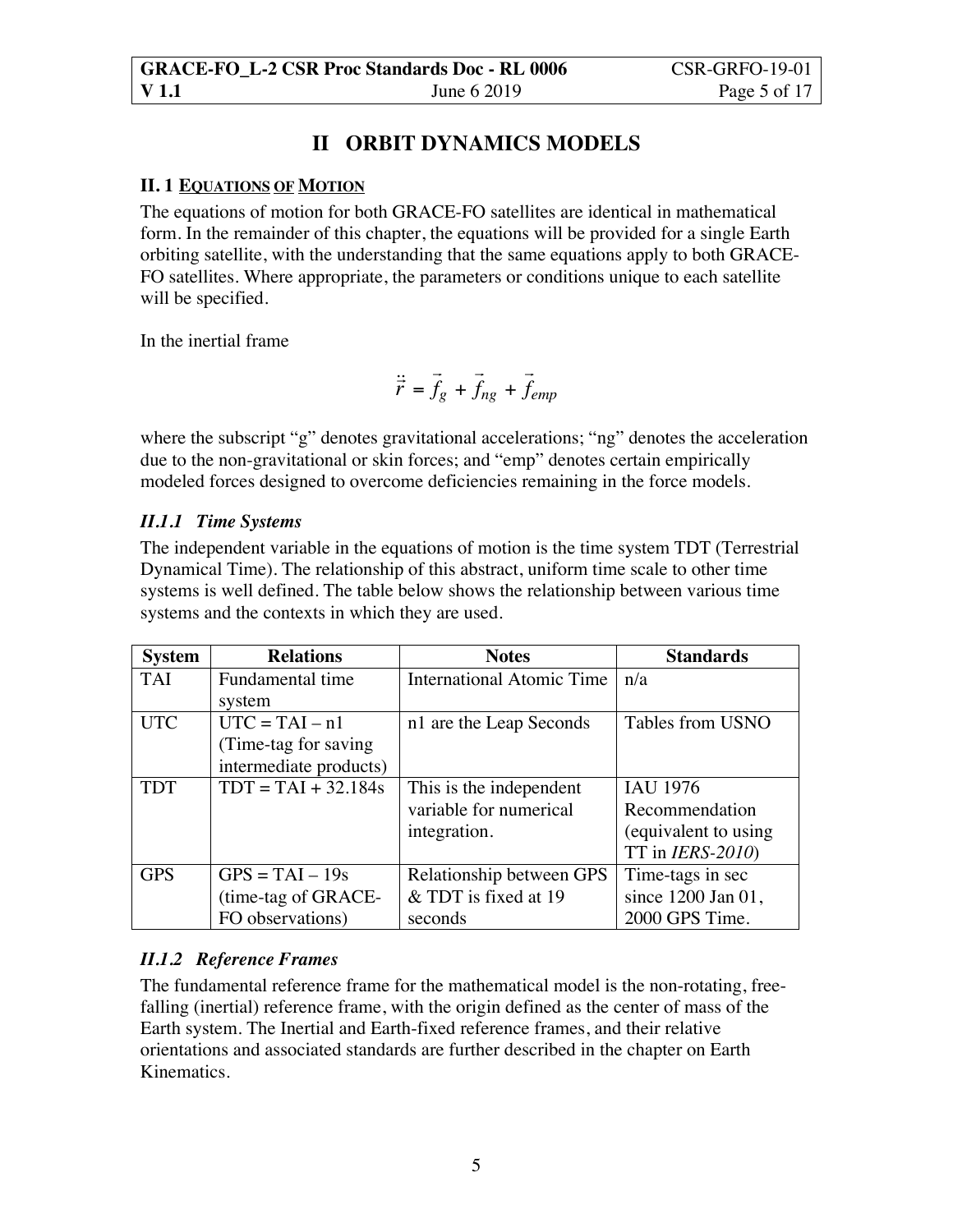## **II. 2 GRAVITATIONAL ACCELERATIONS**

The gravitational accelerations are the sum of direct planetary perturbations and the geopotential perturbations. The vector of direct planetary perturbations is evaluated using the planetary ephemerides. All geopotential accelerations are represented using a spherical harmonic expansion with time-variable coefficients, to a specified maximum degree and order. The accelerations are computed by evaluating the Earth-fixed gradient of the geopotential, which are then rotated (after summation with the non-gravitational accelerations) to inertial frame for the integration of equations of motion. In general,

$$
\vec{f}_g =_{3x3} M_{ef}^{in} (P, N, R) \vec{f}_g^{ef}
$$

The 3x3 rotation matrix M, which depends on Earth orientation is described in the chapter on Earth Kinematics.

Contributions to the spherical harmonic coefficients of the geopotential, and the associated implementation & standards are now compiled. The geopotential at an exterior field point, at time t, is expressed as

$$
U_{s}(r,\varphi,\lambda;t) = \frac{GM_e}{r} + \frac{GM_e}{r} \sum_{l=2}^{N_{\text{max}}} \left(\frac{a_e}{r}\right)^l \sum_{m=0}^{l} \overline{P}_{lm}(\sin\varphi) \left[\overline{C}_{lm}(t)\cos m\lambda + \overline{S}_{lm}(t)\sin m\lambda\right]
$$

where r is the geocentric radius, and  $(\varphi, \lambda)$  are geographic latitude and longitude, respectively, of the field point.

The suite gravitational models used for propagation of the equations of motion of the satellites are called the Background Gravity Models. This concept, and its relation to GRACE-FO estimates, is described further in the *Level-2 User Handbook*. The details of the background gravity model are provided here.

Hereafter, the document *IERS Conventions (2003)* is abbreviated as *IERS-2003*, and the *IERS Conventions (2010)* as *IERS-2010*.

| <b>Parameter</b>                                                                        | Value                               | <b>Remarks</b>                                                                                    |
|-----------------------------------------------------------------------------------------|-------------------------------------|---------------------------------------------------------------------------------------------------|
| $GM_{\scriptscriptstyle e}$                                                             | 3.986004415E+14                     | IERS-2010 Standards (value is consistent<br>with using TDT or TT as the time<br><i>argument</i> ) |
| $a_e$                                                                                   | 6378136.3 m                         |                                                                                                   |
| $N_{\rm max}$                                                                           | Complete to degree<br>and order 360 | <b>GGM05C</b> is background static model.                                                         |
| Secular Change                                                                          | N/A                                 | Not modeled in background.                                                                        |
|                                                                                         |                                     | Note 1: The normalization conventions are as defined in <i>IERS-2010</i> , Eqs $6.2-6.3$ .        |
| Note 2: The implementation of computation of spherical harmonics and its derivatives is |                                     |                                                                                                   |

### *II.2.1 Mean Geopotential & Secular Changes*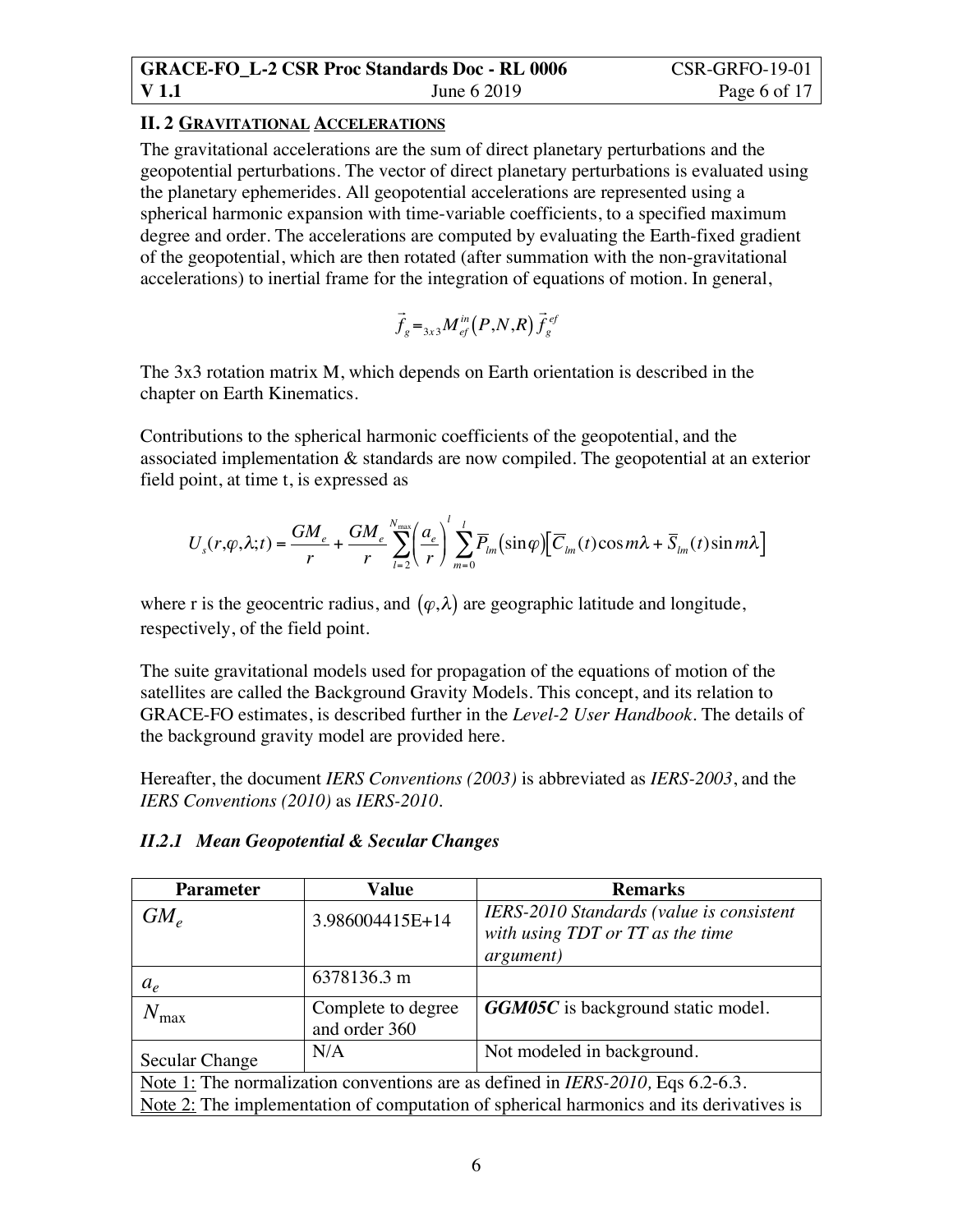as described in (*Lundberg and Schutz, 1988*).

Note 3: The degree-1 terms are exactly zero in the geopotential model.

Note 4: The mean field *GGM05C* is a mean gravity field model created from a combination of approximately 10 years of RL05 products spanning from March 2003 through May 2013. The GRACE data were combined with GOCE gradiometer data from November 2009 to October 2013. In addition, harmonic coefficients extracted from the DTU13 gravity anomaly dataset extended GGM05C to degree and order 360, as described in *Ries et al. (2016).* The model coefficients are available from GRACE data archives, ICGEM, and from ftp://ftp.csr.utexas.edu/pub/grace/GGM05

## *II.2.2 Solid Earth Tides*

Solid Earth tidal contributions to the geopotential are computed for the an-elastic Earth model, as specified in Section 6.2, *IERS Conventions (2010)*. Corrections to specific spherical harmonic coefficients are computed and added to the mean field coefficients.

| Model                        | <b>Notes</b>                    |                                     |
|------------------------------|---------------------------------|-------------------------------------|
| <b>Planetary Ephemerides</b> | DE-430                          |                                     |
|                              | Degree $2 \& 3$ – expression in | Parameter values from Table         |
| Frequency Independent        | Eq 6.6, <i>IERS-2010</i> .      | 6.3                                 |
| Terms (an-elastic            | Ellipticity contributions from  | As per Eq. 6.7, <i>IERS-2010</i>    |
| Earth)                       | Degree 2 tides to Degree 4      |                                     |
|                              | terms                           |                                     |
| <b>Frequency Dependent</b>   | Corrections to all degree-2     | As per Tables 6.5, <i>IERS-2010</i> |
| Terms                        | terms                           |                                     |
|                              |                                 | Subtracted from total               |
| Permanent Tide in $C_{20}$   | 4.201E-9                        | contributions as calculated         |
| (zero-tide system)           |                                 | above (implicitly included in       |
|                              |                                 | value of the mean C20)              |

## *II.2.3 Ocean Tides* €

The ocean tidal contributions to the geopotential are computed as specified in the prefatory material for Section 6.3, *IERS-2010*. Corrections to specific spherical harmonic coefficients of arbitrary (selectable) degree and order are computed and added to the mean field coefficients. The background ocean tide models are detailed in the table below, and the models and the methods of interpolation to minor tidal constituents are different from the model and methods specified in *IERS-2010*.

| <b>Model</b>         | <b>Description</b>           | <b>Notes</b>            |
|----------------------|------------------------------|-------------------------|
| Tidal Arguments &    | Doodson $(1921)$             |                         |
| Amplitudes/Phases    | Cartwright & Tayler (1971)   |                         |
|                      | Harmonics of model GOT4.8    |                         |
| Diurnal/Semi-Diurnal | $(Ray 2012, pers. comm.)$ to |                         |
| <b>Bands</b>         | degree 180 (See Note-1)      |                         |
|                      | Periods > Monthly: Self-     | Extended to all minor   |
|                      | consistent equilibrium model | constituents by fitting |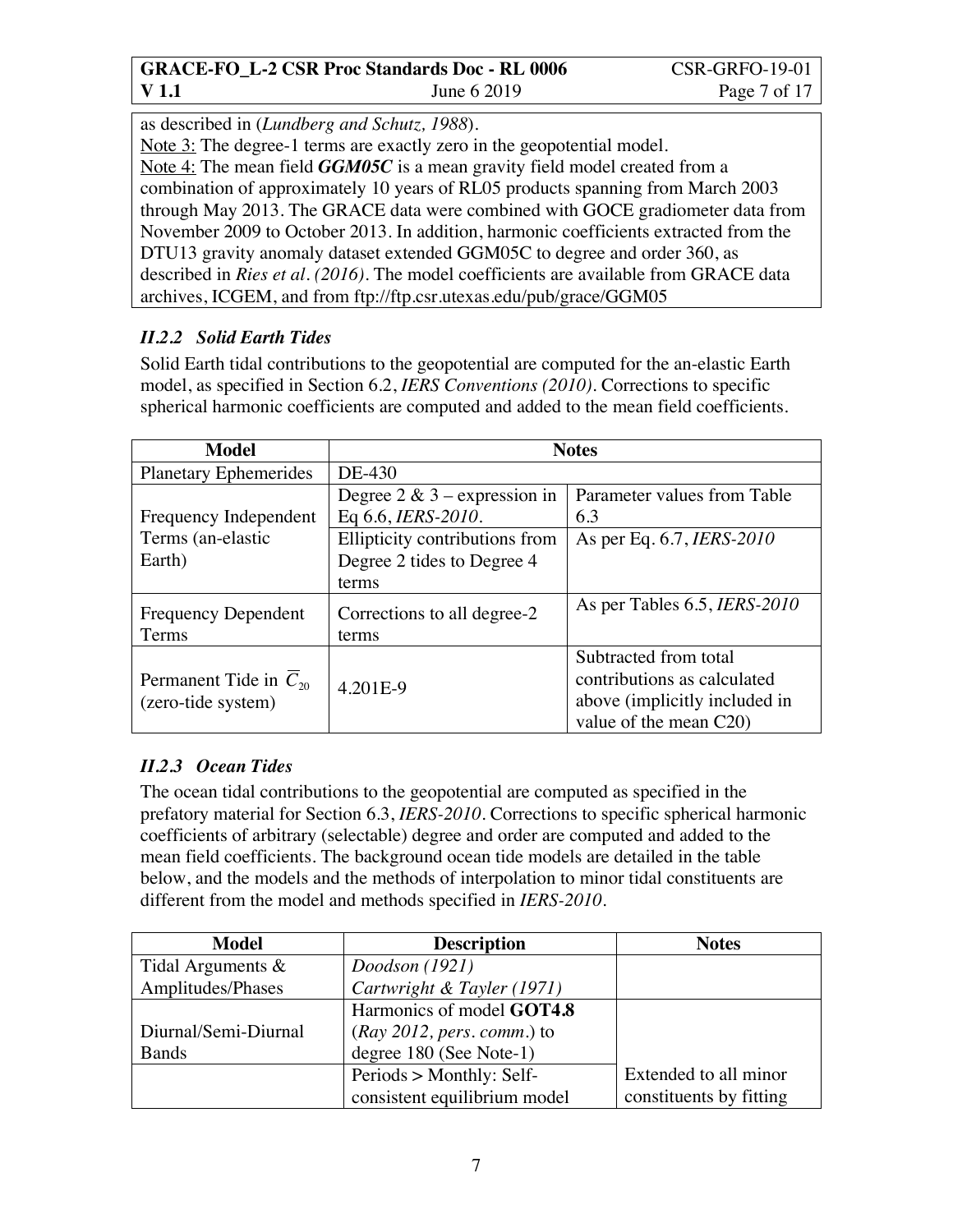| <b>GRACE-FO_L-2 CSR Proc Standards Doc - RL 0006</b>                            | <b>CSR-GRFO-19-01</b>                                                                                                              |                                                                  |
|---------------------------------------------------------------------------------|------------------------------------------------------------------------------------------------------------------------------------|------------------------------------------------------------------|
| <b>V</b> 1.1                                                                    | June 6 2019                                                                                                                        | Page 8 of 17                                                     |
| Long-Period Band                                                                | (Ray 2005 pers. comm. based on<br>Ray & Cartwright 1994)<br>Mm and Mf: Egbert & Ray 2003<br>Mtm and Msm: FES2004<br>(Lefevre 2005) | admittances to the<br>provided estimates for<br>the major tides. |
| Note-1: <b>GOT4.8</b> differs from GOT4.7 in only the harmonics of the S2 tide. |                                                                                                                                    |                                                                  |

The implementation is as follows. The contributions to  $C_{lm}$  and  $S_{lm}$  values from all the lines in the Cartwright & Tayler expansion are pre-computed and saved in data files for each calendar day at 10-minute intervals. During orbit processing, the software reads these data files, and interpolates the contributions to the acceleration evaluation epoch. Further details are available in *Bonin 2005*. The ocean tide model used in RL06 is the same as the one used in RL05.

## *II.2.4 Atmosphere & Oceanic Variability*

The non-tidal variability in the atmosphere and oceans is removed through using the AOD1B Release-06 product. It is based on analysis and forecast data of the operational high-resolution global numerical weather prediction (NWP) model from the European Centre for Medium-Range Weather Forecasts (ECMWF) and ocean bottom pressure from an unconstrained simulation with a global ocean general circulation model that is consistently forced with ECMWF atmospheric data. The details of this product and its generation are given in the *AOD1B Description Document (GRACE 327-750).* ftp://podaac-ftp.jpl.nasa.gov/allData/grace/docs/AOD1B\_PDD\_RL06\_v6.0.pdf

This model of the geopotential is available as 3 hourly time series to degree and order 180. The value of the harmonics at intermediate epochs is obtained by interpolation between the bracketing data points.

In order to improve the accuracy of interpolation, the following procedure is adopted. First, the 3-hr epoch values from the AOD1B product are interpolated to 10-minute intervals called the "AOT" product. The **Ray/Ponte**  $S_2$  air tide model is also evaluated at 10-minute intervals and added back to the "AOT" product because the AOD1B RL06 does not include the S2 tide.

Just as with the ocean tides, the software reads these data files during orbit integration and interpolates the contributions to the acceleration-evaluation epoch.

## *II.2.5 Solid Earth Pole Tide (Rotational Deformation)*

The rotational deformation forces are computed as additions to spherical harmonic coefficients  $C_{21}$  and  $S_{21}$ , from an elastic Earth model, as specified in Section 6.4, *IERS*-*2010*.

| Model                        | <b>Description</b>                                      | <b>Notes</b> |
|------------------------------|---------------------------------------------------------|--------------|
| An-Elastic Earth Model       | Scaled difference between epoch pole position and mean  |              |
| Contribution to $C21 & 8S21$ | pole. See Chapter III (Earth Kinematics) for the linear |              |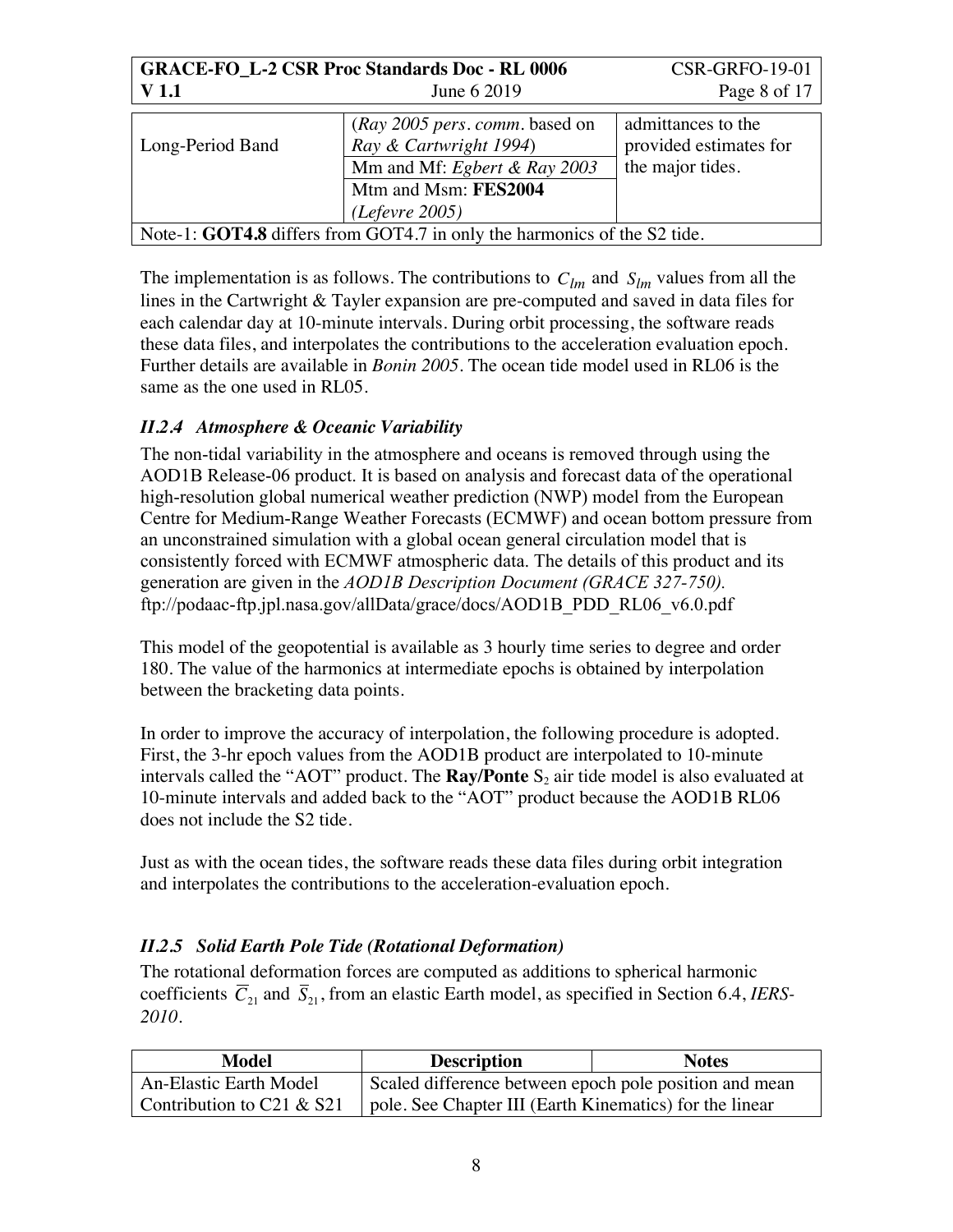| <b>GRACE-FO L-2 CSR Proc Standards Doc - RL 0006</b> |              | CSR-GRFO-19-01 |
|------------------------------------------------------|--------------|----------------|
| V 1.1                                                | June $62019$ | Page 9 of 17   |
|                                                      |              |                |

|                   | variation model for the mean pole. |                               |
|-------------------|------------------------------------|-------------------------------|
| Polar Motion      | Tabular input                      | <b>IERS C04</b>               |
| Mean Polar Motion | Linear model                       | <b>IERS-2010</b> <sup>1</sup> |

### *II.2.6 Ocean Pole Tide*

The self-consistent equilibrium model of **Desai** is used (*Desai 2002*). A spherical harmonic expansion to degree 180 is used, with the same polar motion time series as for Earth Kinematics or the Solid Earth Pole Tide (See Section II.2.5).

The contributions to the spherical harmonic coefficients are pre-computed using software provided *(http://tai.bipm.org/iers/convupdt/convupdt\_c6.html*), and stored at 10-minute intervals for each calendar day. The orbit processing software reads these data files and interpolates the contributions to the integration or the acceleration evaluation epoch.

## *II.2.7 N-Body Perturbations*

Unlike the geopotential accelerations, the perturbations due to the Sun, Moon and all the planets are directly computed as accelerations acting on the spacecraft. The direct effects of the objects on the satellite are evaluated using point-mass attraction formulas. The indirect effects due to the acceleration of the Earth by the planets are also modeled as pointmass interactions. However, for the Sun and Moon, the indirect effects include, in addition, the interaction between a point-mass perturbing object and an oblate Earth – the so-called Indirect J2 effect.

| Model                        | <b>Description</b>                               | <b>Notes</b> |
|------------------------------|--------------------------------------------------|--------------|
| Third-Body Perturbation      | Direct & Indirect terms of point-mass $3rd$ body |              |
|                              | perturbations                                    |              |
| Indirect J2 Effect           | Sun & Moon only                                  |              |
| <b>Planetary Ephemerides</b> | DE-430                                           |              |

### *II.2.8 General Relativistic Perturbations*

The general relativistic contributions to the accelerations and light propagation are computed as specified in Chapters 10 and 11 of the *IERS-2010 Conventions*.

### **II. 3 NON-GRAVITATIONAL ACCELERATIONS**

The nominal approach is to use the GRACE-FO accelerometer data to model the nongravitational accelerations acting on the satellite. The model used is:

$$
\vec{f}_{ng} = q \otimes \left[ \vec{b} +_{3x3} E \vec{f}_{acc} \right]
$$

where the q/operator represents rotations to inertial frame using the GRACE-FO Attitude Quaternion SCA1B product; b represents an empirical bias vector; and the 3x3 matrix E

<sup>&</sup>lt;sup>1</sup> See update at http://maia.usno.navy.mil/conventions/2010/2010\_update/chapter7/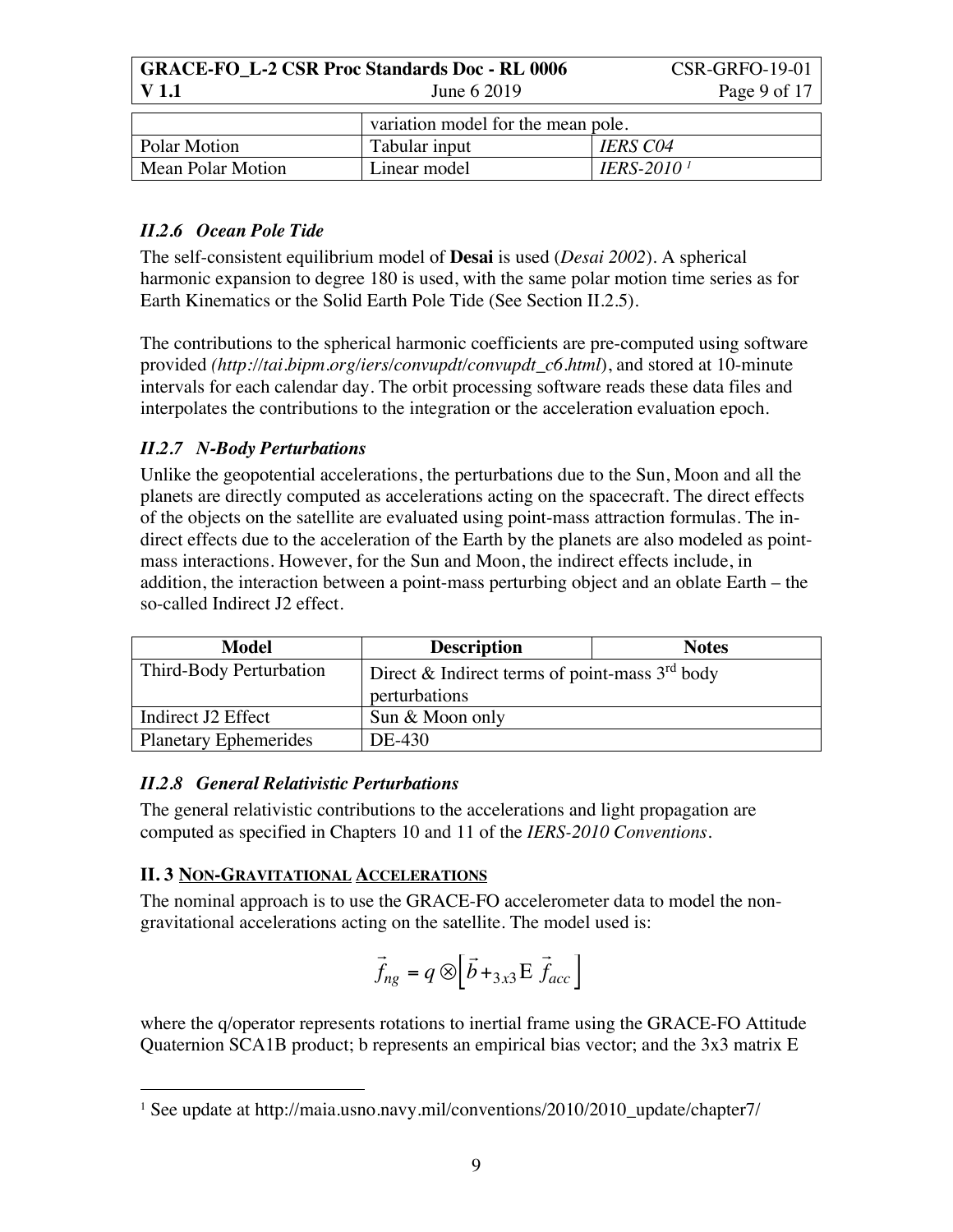| <b>GRACE-FO L-2 CSR Proc Standards Doc - RL 0006</b> |             | <b>CSR-GRFO-19-01</b> |
|------------------------------------------------------|-------------|-----------------------|
| V 1.1                                                | June 6 2019 | Page 10 of 17         |

contains the scale factors along the diagonal and the cross-coupling or alignment factors in the off-diagonals. The bias vector and E matrix operate on the GRACE-FO Accelerometer observation ACC1B product, and are optionally estimable parameters.

### **II. 4 EMPIRICAL ACCELERATIONS**

No empirical accelerations, either mean or once-per-revolution, were estimated.

#### **II. 5 NUMERICAL INTEGRATION**

The Predictor-Corrector formulation of the Krogh-Shampine-Gordon, second order, fixed-step, fixed-mesh/order integrator is implemented.

| Model                                                             | <b>Description</b>        | <b>Notes</b> |
|-------------------------------------------------------------------|---------------------------|--------------|
| Dependent Variables                                               |                           |              |
| 1. Equations of motion (position/velocity for each satellite)     |                           |              |
| 2. State Transition Matrix (position/velocity mapping terms only) |                           |              |
| Formulation                                                       | <b>Cowell Formulation</b> |              |
| Step-size and Order                                               | 5 seconds and $7th$ order |              |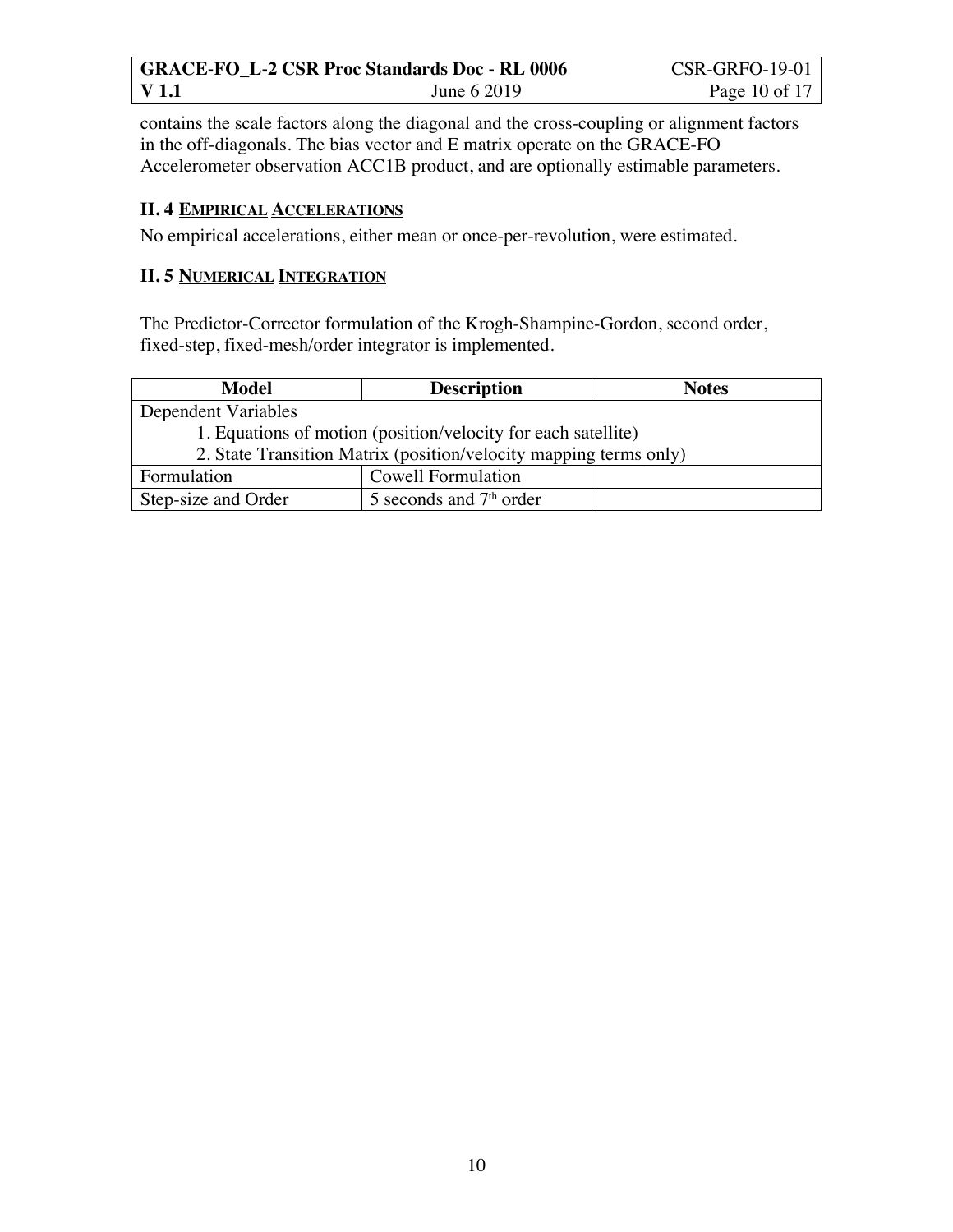## **III EARTH & SATELLITE KINEMATICS**

#### **III. 1 EARTH ORIENTATION**

Earth Orientation here refers to the model for the orientation of the Earth-fixed reference relative to the Inertial reference. The former are necessary for associating observations, models and observatories to the geographic locations; and the latter for dynamics, integration & ephemerides.

| Frame       | <b>System</b> | <b>Realization</b>  |
|-------------|---------------|---------------------|
| Inertial    | <b>ICRS</b>   | J2000.0 (IERS-2010) |
| Earth-fixed | TRS:          | IGS2014             |

The rotation between the Inertial and Earth-fixed frames is implemented as:

$$
{}_{3x3}M^{crs}_{trs} = Q(t)R(t)W(t)
$$

which converts the column array of components of a vector in the terrestrial frame to a column array of its components in the inertial frame. Each component matrix is itself a 3x3 matrix, and is now individually described.

### *III.1.1 Precession & Nutation*

Precession and Nutation are modeled using IAU2000A model (*Capitaine et al. 2002, Mathews et al. 2002)*. Reference epoch 2000.0 is used. The independent variable is TT since epoch J2000.0 (noon, 01-Jan-2000).

### *III.1.2 Sidereal Rotation*

This rotation is implemented as

$$
R = R_3(-GST)
$$

where the Greenwich Apparent Sidereal Time (GST) is calculated as the sum of Greenwich Mean Sidereal Time (GMST) and equatorial components of precession and nutation, consistent with the IAU 2000 resolutions. The GMST calculation uses UT1 as its independent argument, whose evaluation is also summarized in this table.

| Quantity                 | <b>Model</b>                | <b>Notes</b>               |
|--------------------------|-----------------------------|----------------------------|
| <b>GMST</b>              | Polynomial with UT1 as      | <b>IERS-2003 Standards</b> |
|                          | independent variable.       |                            |
| Equatorial components of | (Aoki & Kinoshita 1983)     | <b>IERS-2003 Standards</b> |
| precession & nutation    |                             |                            |
|                          | cubic interpolation of      | <b>IERS C04</b>            |
|                          | tabular UT1 corrections     |                            |
| UT1                      | Diurnal tidal variations    | <b>IERS-2010 Standards</b> |
|                          | from Ray et al., 1994 eight |                            |
|                          | constituent model.          |                            |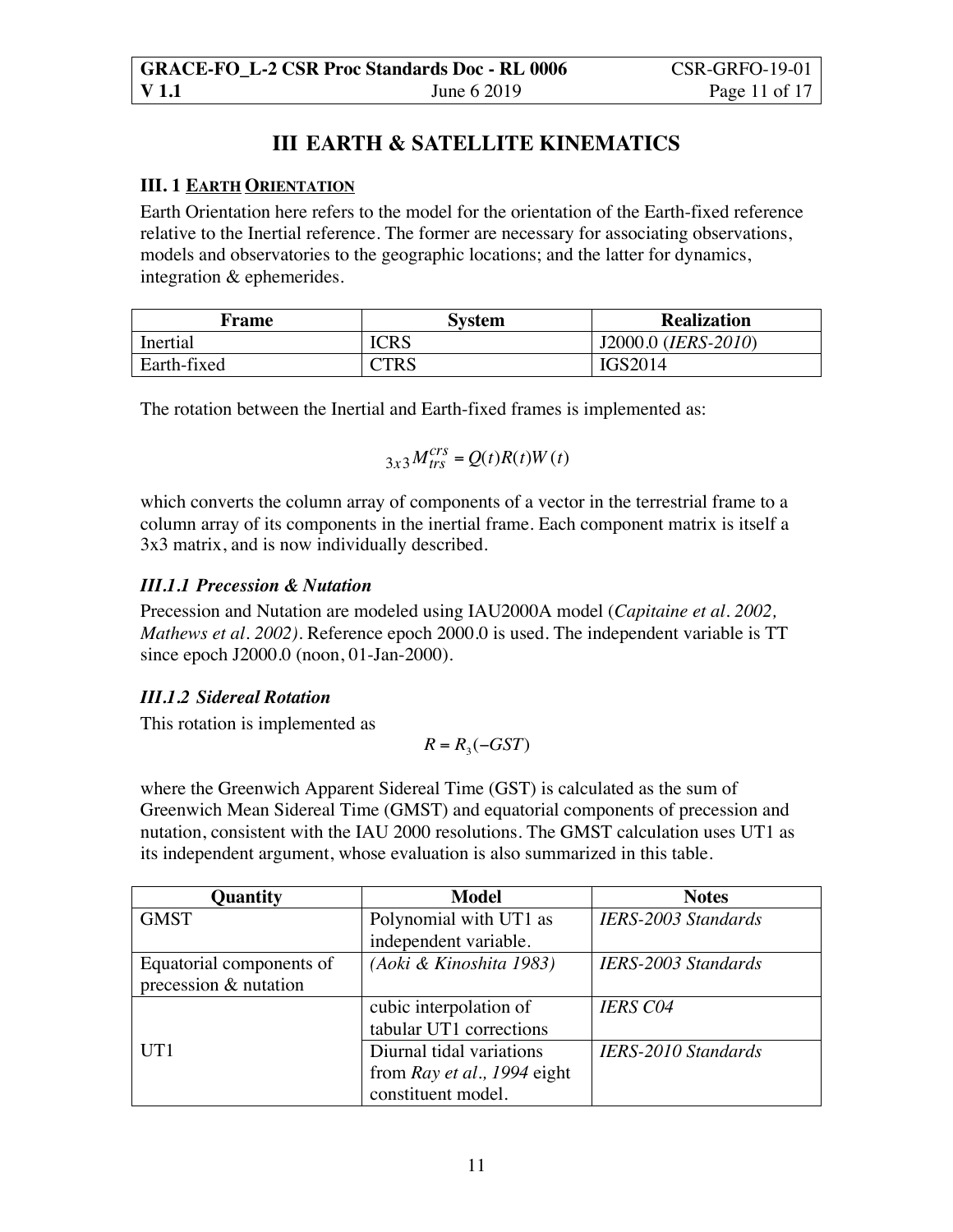### *III.1.3 Polar Motion*

The Polar Motion component of rotation is implemented as

$$
W = R_1(y_p)R_2(x_p)
$$

| Quantity                      | Model                           | <b>Notes</b>               |
|-------------------------------|---------------------------------|----------------------------|
| Tabular variations            | Cubic interpolation             | <b>IERS C04</b>            |
| <b>Ocean Tidal Variations</b> | <b>Orthoweights Formulation</b> | <b>IERS-2010 Standards</b> |
| (Diurnal/Semi-Diurnal)        |                                 |                            |
| $\mathbf{X}$                  |                                 |                            |

Note 1: The rotation matrices are implemented in the small angle, skew-symmetric matrix formulation.

Note 2: Rotational deformation accelerations & kinematic station displacements are proportional to the difference between this time-series and a cubit mena-pole model.

#### **III. 2 STATION COORDINATES**

This section summarizes the models for the mean and time-variable parts of the station coordinates adopted for data processing.

| <b>Quantity</b>               | <b>Model</b>                  | <b>Notes</b>                 |
|-------------------------------|-------------------------------|------------------------------|
| Mean Station Positions and    | IGS14 (epoch-specific         | Refers to the position of a  |
| Velocities                    | values are used)              | geodetic marker or           |
|                               |                               | instrument reference point   |
|                               |                               | at each site.                |
| Ocean Tidal Loading           | Tidal orthoweights adjusted   | $IERS-2010$ Table 7.4, using |
| (Diurnal/Semi-Diurnal         | to site dependent             | GOT4.7 ocean tide model      |
| band)                         | displacement coefficients     |                              |
|                               | from Scherneck's loading      |                              |
|                               | service site.                 |                              |
| <b>Station Eccentricities</b> | Individual observation models |                              |
| Luni-Solar Solid Earth        | Chapter 7, IERS-2010          |                              |
| Tidal displacement            | (Luni-Solar ephemerides       |                              |
|                               | from $DE-430$                 |                              |
| <b>Rotational Deformation</b> | Scaling of difference of      | Will switch to linear mean   |
|                               | polar motion values from a    | pole when a new IGS14        |
|                               | cubic trend model.            | realization is produced      |
|                               |                               | consistent with that model.  |
| <b>Tidal Geocenter</b>        | Included within Ocean         |                              |
| (Diurnal/Semi-Diurnal)        | <b>Tidal Loading model</b>    |                              |
| Atmospheric Loading           | Not modeled                   | No conventional model        |
| Post-glacial Rebound          | Not modeled                   | No conventional model        |
| <b>Seasonal Geocenter</b>     | Not modeled                   | No conventional model        |
| Variations                    |                               |                              |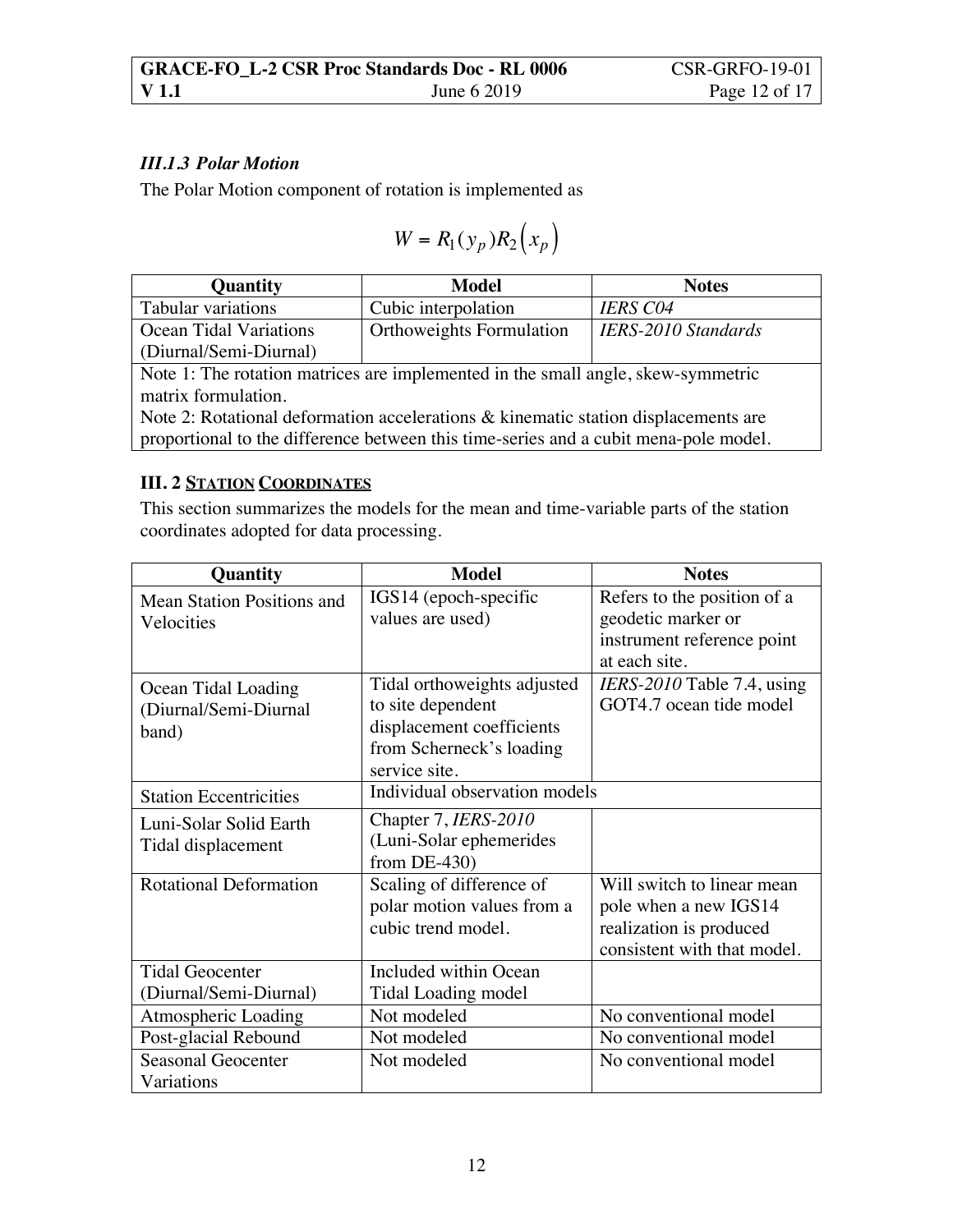### **III. 3 SATELLITE KINEMATICS**

The Science Reference Frame (SRF - see *Product Specification Document*) is used in all instances where a satellite-fixed reference frame is needed. The inertial orientation of the spacecraft (i.e. the SRF) is modeled using tabular input quaternion from product SCA1B (*ibid.*). The same product is also used for rotating the accelerometer data to inertial frame prior to numerical integration; for making corrections to the ranging observations due to offset between the satellite center of mass & the antenna location; as well as for computing the non-gravitational forces (if necessary).

At epochs where the GRACE –FO quaternion product is not available, linear interpolation between adjacent values is used.

#### *III.3.1 Rotation of Velocity Components*

The position rotations are specified in Section III. 1. The components of the satellite velocity vector are rotated using the matrix approximation

$$
\vec{v}_{crs} = M_{crs}^{trs}\vec{v}_{trs} + (PNRS)\vec{r}_{trs}
$$

### *III.3.2 GRACE-FO GPS Antenna and Laser Retroreflector Offset Model*

The GRACE-FO GPS navigation receiver is placed on the top surface (see *Product Specification Document*). For the purposes of orbit and gravity field determination, the antenna phase center location vectors for the L3 (LC) ionosphere-free double difference are

> GRACE-FO-1: (0.2602, -0.0013, -0.4770) meters GRACE-FO-2: (0.2600, -0.0011, -0.4762) meters

in the Science Reference Frame. This is consistent with the value provided in the VGN1B product (RL04). The IGS14 antenna phase-center variations (PCV) maps for the GPS transmitter satellites and for the ground-stations were modeled, as were the GRACE-FO receiver antenna PCV maps.

The GRACE-FO laser retroreflector array (LRA) coordinates are

(-0.6000 -0.3275 0.2188) meters

The LRA design is identical to GRACE, so that an additional 4 mm correction is required to model the localization of the LRA reference point. This correction actually varies according to the angle of incidence with a range of approximately  $\pm 2$  mm (Grunwaldt, 2001).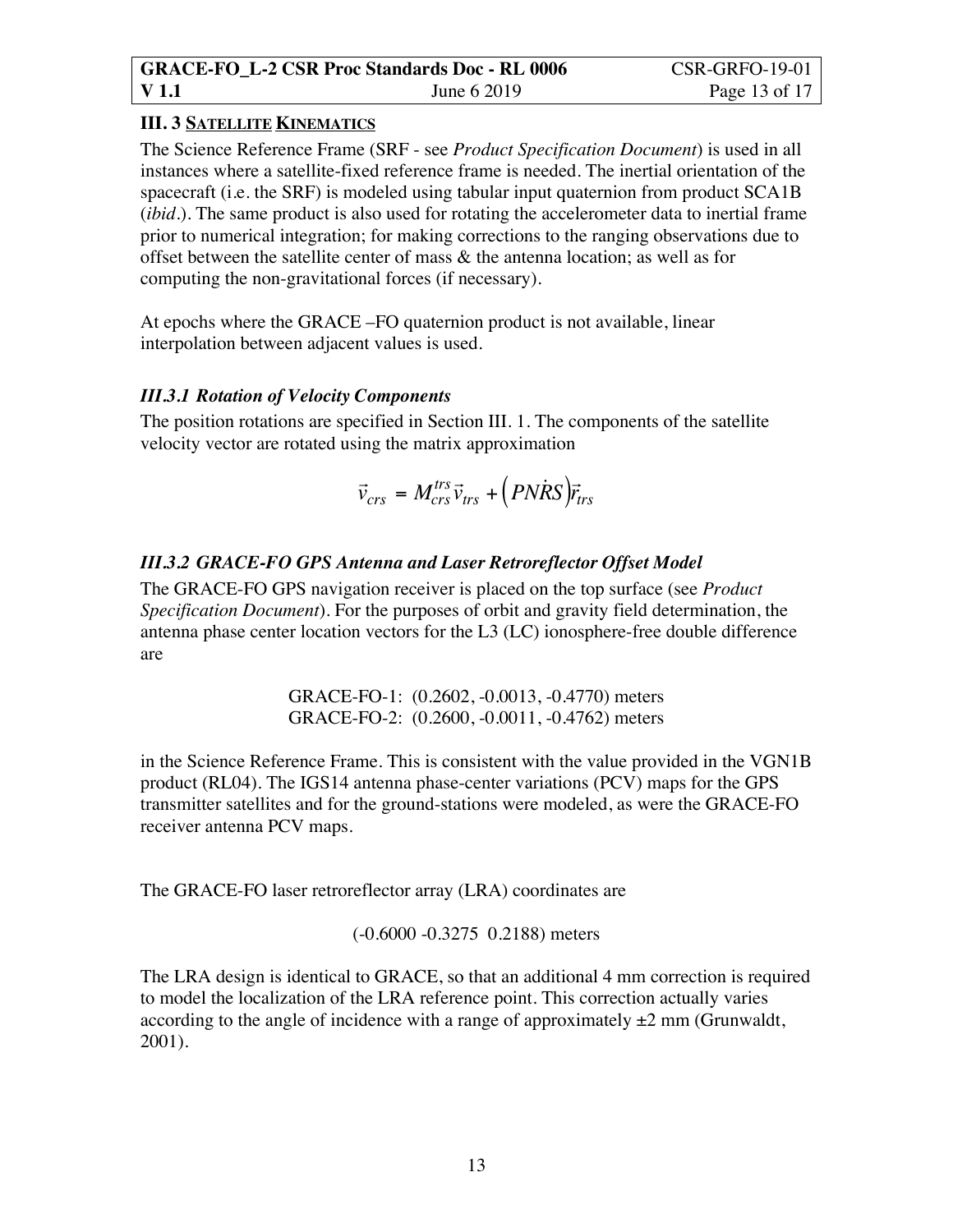## **REFERENCES**

- Aoki, S, and H. Kinoshita, Note on the relation between the equinox and Guinot´s nonrotating origin, Celest. Mech., 29, pp. 335-360, 1983.
- Bonin, J., Improvements to GRACE data processing using tabular input background models: Case Study of Ocean Tides, Center for Space Research Technical Memorandum CSR-TM-06-02, The University of Texas, Austin, 2006.
- Cartwright, D. E. and R. J. Tayler, New Computations of the Tide-generating Potential, Geophys. J. Roy. Astron. Soc., 33, pp. 253-264.
- Capitaine, N., D. Gambis, D.D. McCarthy, G. Petit, J. Ray, B. Richter, M. Rothacher, M. Standish and J. Vondrak, (eds.), 2002, IERS Technical Note 29 Proceedings of the IERS Workshop on the Implementation of the New IAU Resolutions 2002, Verlag des Bundesamts für Kartographie und Geodasie, Frankfurt am Main.
- Desai, S. Observing the pole tide with satellite altimetry, Journal of Geophysical Research, v 107, nr C11, 3186, doi:10.1029/2001JC001224, 2002.
- Doodson, A.T.,The harmonic development of the tide-generating potential, Proc. R. Soc. A., 100, pp. 305-329, 1921.
- Egbert, G.D. and Ray, R.D., Deviation of long-period tides from equilibrium: kinematics and geostrophy, Journal of Physical Oceanography, Vol 33, pp 822-839, April 2003.
- Grunwaldt, L., GRACE Laser Retro Reflector User Manual, GR-GFZ-UM-0001, April 18, 2001.
- (IERS-2003) McCarthy, D. & G. Petit, IERS Conventions (2003), IERS Technical Note 32.
- (IERS-2010) Petit, G. and B. Luzum, IERS Conventions (2010), IERS Technical Note 36.
- Lefevre, F., T. Letellier & F. Lyard, FES2004 Model (realization FES2004 r190105), 2005.
- Lundberg, J. B., and B. E. Schutz, Recursion formulas for Legendre function for use with nonsingular geopotential models, Journal of Guidance, Control and Dynamics, 11, 31, 1988.
- Mathews, P.M., T. A. Herring and B. Buffet (2002), Modeling of nutation-precession: New nutation series for nonrigid Earth, and insights into the Earth's interior, J. Geophys. Res., 107 (B4), 10.1029/2001JB000390.
- Ray, R., D. Steinberg, B. Chao, D. Cartwright, Diurnal and semidiurnal variations in the Earth´s rotation rate induced by ocean tides, Science, 264, pp. 830-832, 1994.
- Ray, R.D. and R.M. Ponte, Barometric tides from ECMWF operational analyses, Annales Geophysicae, 21:1897-1910, 2003.
- Ray, R. D. and D. E. Cartwright (1994), "Satellite altimeter observations of the Mf and